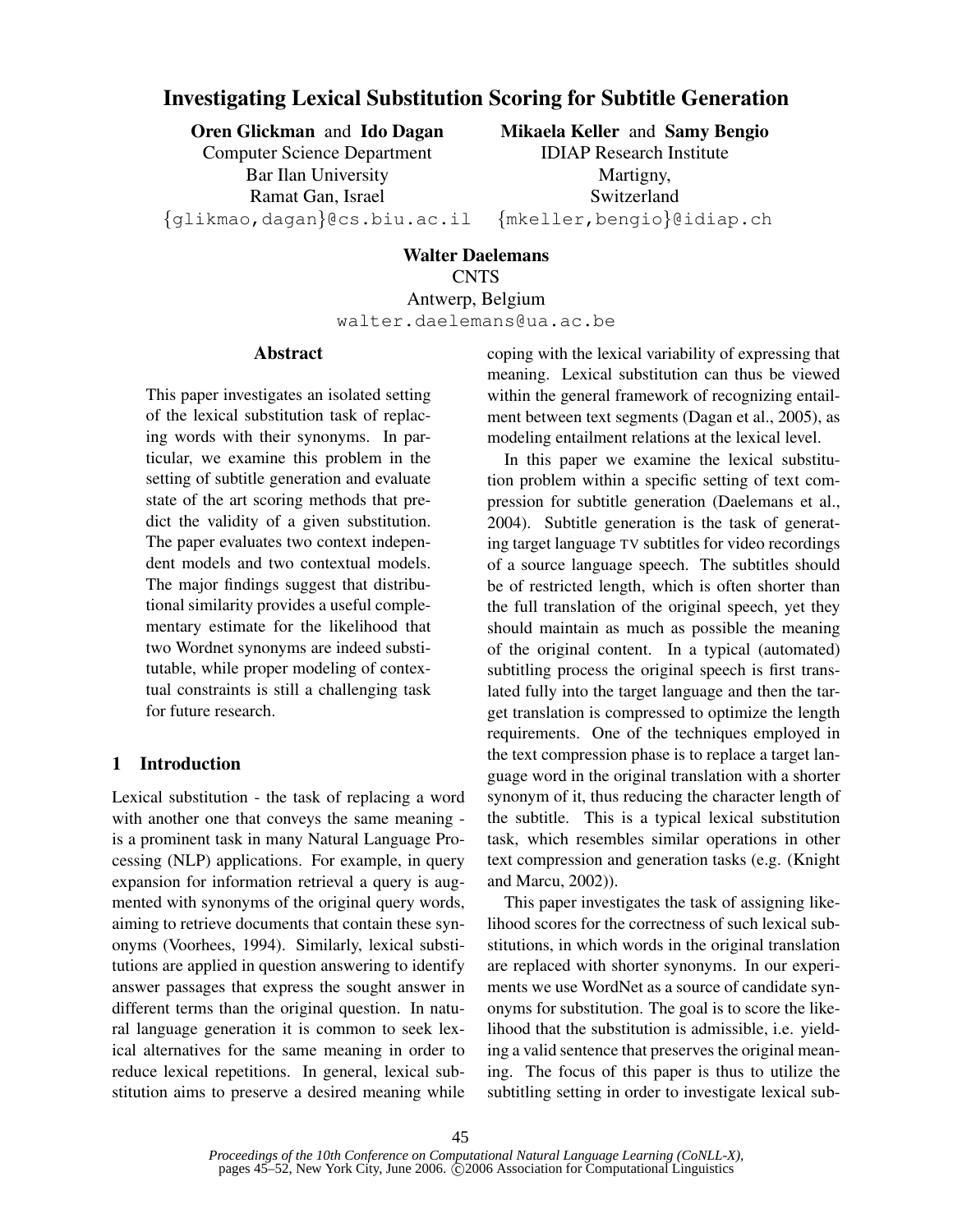stitution models in isolation, unlike most previous literature in which this sub-task has been embedded in larger systems and was not evaluated directly.

We examine four statistical scoring models, of two types. Context independent models score the general likelihood that the original word is "replaceable" with the candidate synonym, in an arbitrary context. That is, trying to filter relatively bizarre synonyms, often of rare senses, which are abundant in WordNet but are unlikely to yield valid substitutions. Contextual models score the "fitness" of the replacing word within the context of the sentence, in order to filter out synonyms of senses of the original word that are not the right sense in the given context.

We set up an experiment using actual subtitling data and human judgements and evaluate the different scoring methods. Our findings suggest the dominance, in this setting, of generic contextindependent scoring. In particular, considering distributional similarity amongst WordNet synonyms seems effective for identifying candidate substitutions that are indeed likely to be applicable in actual texts. Thus, while distributional similarity alone is known to be too noisy as a sole basis for meaningpreserving substitutions, its combination with Word-Net allows reducing the noise caused by the many WordNet synonyms that are unlikely to correspond to valid substitutions.

#### 2 Background and Setting

#### 2.1 Subtitling

Automatic generation of subtitles is a summarization task at the level of individual sentences or occasionally of a few contiguous sentences. Limitations on reading speed of viewers and on the size of the screen that can be filled with text without the image becoming too cluttered, are the constraints that dynamically determine the amount of compression in characters that should be achieved in transforming the transcript into subtitles. Subtitling is not a trivial task, and is expensive and time-consuming when experts have to carry it out manually. As for other NLP tasks, both statistical (machine learning) and linguistic knowledge-based techniques have been considered for this problem. Examples of the former are (Knight and Marcu, 2002; Hori et al., 2002), and of the latter are (Grefenstette, 1998; Jing and McKeown, 1999). A comparison of both approaches in the context of a Dutch subtitling system is provided in (Daelemans et al., 2004). The required sentence simplification is achieved either by deleting material, or by paraphrasing parts of the sentence into shorter expressions with the same meaning. As a special case of the latter, lexical substitution is often used to achieve a compression target by substituting a word by a shorter synonym. It is on this subtask that we focus in this paper. Table 1 provides a few examples. E.g. by substituting "happen" by "occur" (example 3), one character is saved without affecting the sentence meaning .

## 2.2 Experimental Setting

The data used in our experiments was collected in the context of the MUSA (Multilingual Subtitling of Multimedia Content) project (Piperidis et al.,  $2004$ )<sup>1</sup> and was kindly provided for the current study. The data was provided by the BBC in the form of *Horizon* documentary transcripts with the corresponding audio and video. The data for two documentaries was used to create a dataset consisting of sentences from the transcripts and the corresponding substitution examples in which selected words are substituted by a shorter Wordnet synonym. More concretely, a *substitution example* thus consists of an original sentence  $s = w_1 \dots w_i \dots w_n$ , a specific *source* word  $w_i$  in the sentence and a *target* (shorter) WordNet synonym  $w'$  to substitute the source. See Table 1 for examples. The dataset consists of 918 substitution examples originating from 231 different sentences.

An annotation environment was developed to allow efficient annotation of the substitution examples with the classes *true* (admissible substitution, in the given context) or *false* (inadmissible substitution). About 40% of the examples were judged as true. Part of the data was annotated by an additional annotator to compute annotator agreement. The Kappa score turned out to be 0.65, corresponding to "Substantial Agreement" (Landis and Koch, 1997). Since some of the methods we are comparing need tuning we held out a random subset of 31 original sentences (with 121 corresponding examples) for development and kept for testing the resulting 797 substitution ex-

<sup>1</sup> http://sinfos.ilsp.gr/musa/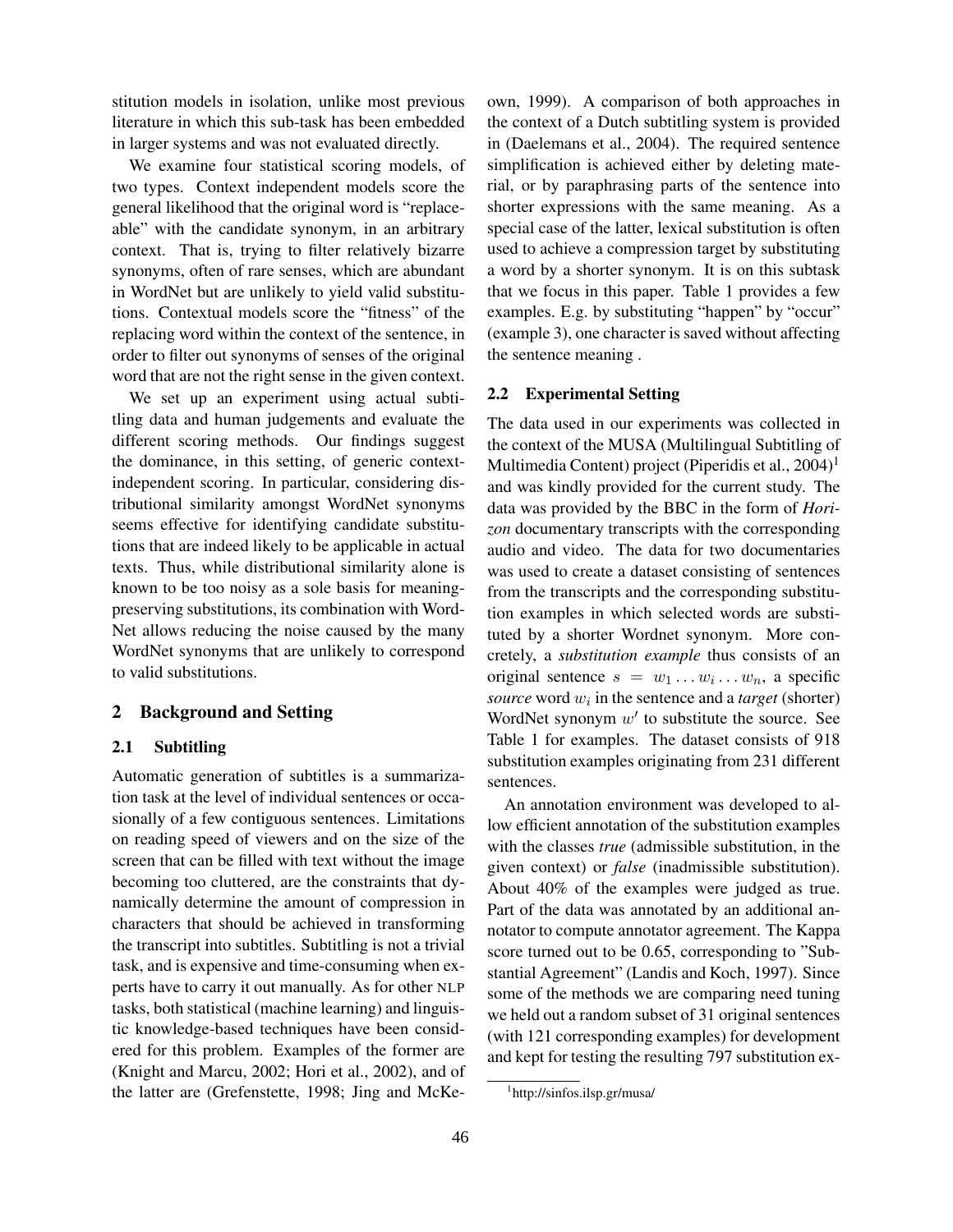| id | sentence                                                                           | source   | target | judgment |
|----|------------------------------------------------------------------------------------|----------|--------|----------|
|    | The answer may be found in the behaviour of animals.                               | answer   | reply  | false    |
| 2  | and the answer to that was - Yes                                                   | answer   | reply  | true     |
| 3  | We then wanted to know what would happen if                                        | happen   | occur  | true     |
| 4  | we delay the movement of the subject's left hand                                   | subject  | topic  | false    |
|    |                                                                                    | subject  | theme  | false    |
| 6  | people weren't laughing they were going stone sober.                               | stone    | rock   | false    |
| 7  | if we can identify a place where the seizures are coming from then we can go in    | identify | place  | false    |
|    | and remove just that small area.                                                   |          |        |          |
| 8  | my approach has been the first to look at the actual structure of the laugh sound. | approach | attack | false    |
| 9  | He quickly ran into an unexpected problem.                                         | problem  | job    | false    |
| 10 | today American children consume 5 times more Ritalin than the rest of the world    | consume  | devour | false    |
|    | combined                                                                           |          |        |          |

Table 1: Substitution examples from the dataset along with their annotations

amples from the remaining 200 sentences.

# 3 Compared Scoring Models

We compare methods for scoring lexical substitutions. These methods assign a score which is expected to correspond to the likelihood that the synonym substitution results in a valid subtitle which preserves the main meaning of the original sentence.

We examine four statistical scoring models, of two types. The context independent models score the general likelihood that the source word can be replaced with the target synonym regardless of the context in which the word appears. Contextual models, on the other hand, score the fitness of the target word within the given context.

## 3.1 Context Independent Models

Even though synonyms are substitutable in theory, in practice there are many rare synonyms for which the likelihood of substitution is very low and will be substitutable only in obscure contexts. For example, although there are contexts in which the word *job* is a synonym of the word *problem*<sup>2</sup> , this is not typically the case and overall job is not a good target substitution for the source *problem* (see example 9 in Table 1). For this reason synonym thesauruses such as WordNet tend to be rather noisy for practical purposes, raising the need to score such synonym substitutions and accordingly prioritize substitutions that are more likely to be valid in an arbitrary context.

As representative approaches for addressing this problem, we chose two methods that rely on statistical information of two types: supervised sense distributions from SemCor and unsupervised distributional similarity.

## 3.1.1 WordNet based Sense Frequencies (semcor)

The obvious reason that a target synonym cannot substitute a source in some context is if the source appears in a different sense than the one in which it is synonymous with the target. This means that a priori, synonyms of frequent senses of a source word are more likely to provide correct substitutions than synonyms of the word's infrequent senses.

To estimate such likelihood, our first measure is based on sense frequencies from SemCor (Miller et al., 1993), a corpus annotated with Wordnet senses. For a given source word  $u$  and target synonym  $v$  the score is calculated as the percentage of occurrences of  $u$  in SemCor for which the annotated synset contains  $v$  (i.e.  $u$ 's occurrences in which its sense is synonymous with  $v$ ). This corresponds to the prior probability estimate that an occurrence of  $u$  (in an arbitrary context) is actually a synonym of  $v$ . Therefore it is suitable as a prior score for lexical substitution.<sup>3</sup>

#### 3.1.2 Distributional Similarity (sim)

The SemCor based method relies on a supervised approach and requires a sense annotated corpus. Our

 $2$ WordNet lists job as a possible member of the synset for a state of difficulty that needs to be resolved, as might be used in sentences like "it is always a job to contact him"

<sup>&</sup>lt;sup>3</sup>Note that WordNet semantic distance measures such as those compared in (Budanitsky and Hirst, 2001) are not applicable here since they measure similarity between synsets rather than between synonymous words within a single synset.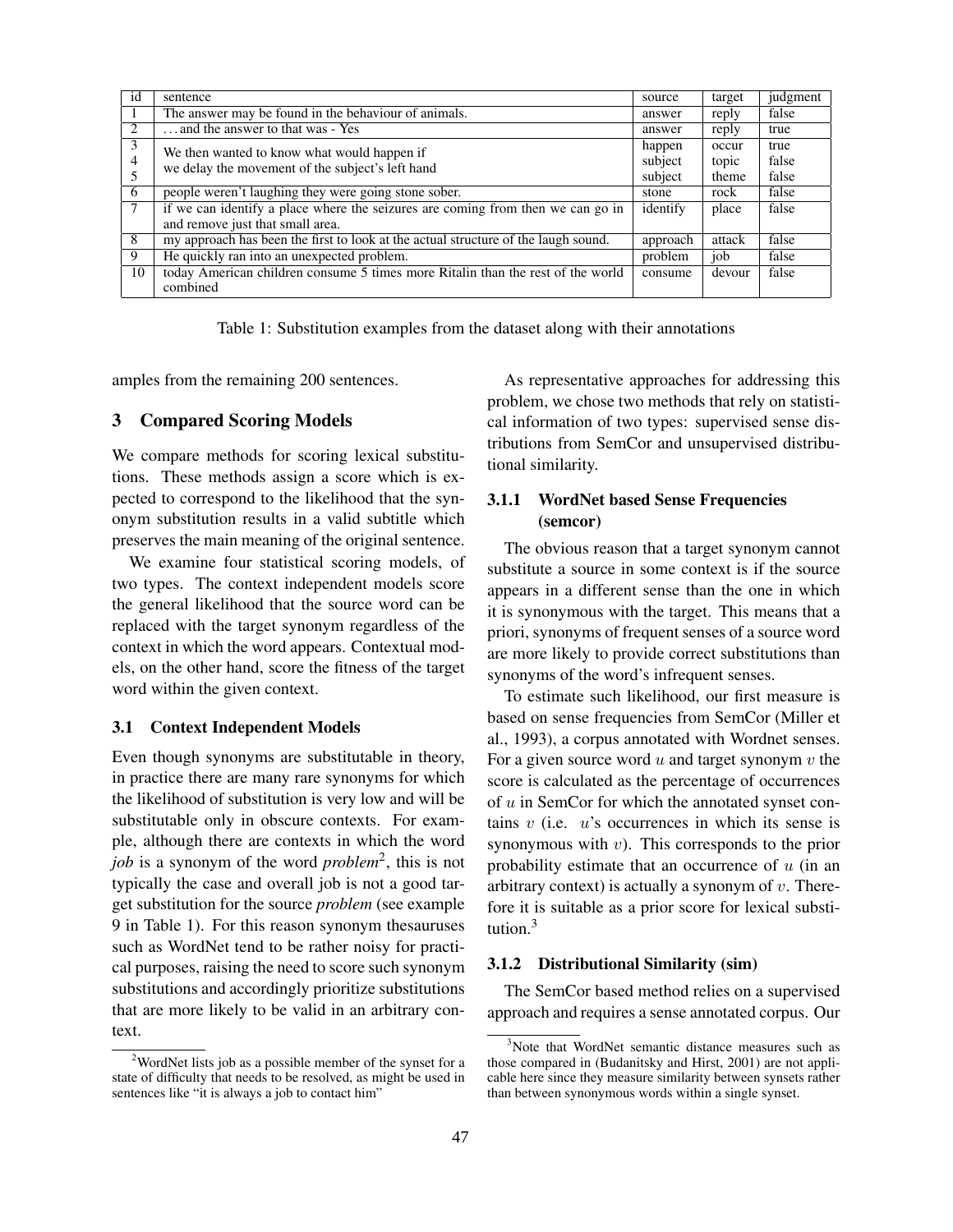second method uses an unsupervised distributional similarity measure to score synonym substitutions. Such measures are based on the general idea of Harris' Distributional Hypothesis, suggesting that words that occur within similar contexts are semantically similar (Harris, 1968).

As a representative of this approach we use Lin's dependency-based distributional similarity database. Lin's database was created using the particular distributional similarity measure in (Lin, 1998), applied to a large corpus of news data  $(64$  million words)<sup>4</sup>. Two words obtain a high similarity score if they occur often in the same contexts, as captured by syntactic dependency relations. For example, two verbs will be considered similar if they have large common sets of modifying subjects, objects, adverbs etc.

Distributional similarity does not capture directly meaning equivalence and entailment but rather a looser notion of meaning similarity (Geffet and Dagan, 2005). It is typical that non substitutable words such as antonyms or co-hyponyms obtain high similarity scores. However, in our setting we apply the similarity score only for WordNet synonyms in which it is known a priori that they are substitutable is some contexts. Distributional similarity may thus capture the statistical degree to which the two words are substitutable in practice. In fact, it has been shown that prominence in similarity score corresponds to sense frequency, which was suggested as the basis for an unsupervised method for identifying the most frequent sense of a word (McCarthy et al., 2004).

#### 3.2 Contextual Models

Contextual models score lexical substitutions based on the context of the sentence. Such models try to estimate the likelihood that the target word could potentially occur in the given context of the source word and thus may replace it. More concretely, for a given substitution example consisting of an original sentence  $s = w_1 \dots w_i \dots w_n$ , and a designated source word  $w_i$ , the contextual models we consider assign a score to the substitution based solely on the target synonym  $v$  and the context of the source word in the original sentence,  $\{w_1, \ldots, w_{i-1}, w_{i+1}, \ldots, w_n\}$ , which is represented in a bag-of-words format.

Apparently, this setting was not investigated much in the context of lexical substitution in the NLP literature. We chose to evaluate two recently proposed models that address exactly the task at hand: the first model was proposed in the context of lexical modeling of textual entailment, using a generative Naïve Bayes approach; the second model was proposed in the context of machine learning for information retrieval, using a discriminative neural network approach. The two models were trained on the (unannotated) sentences of the BNC 100 million word corpus (Burnard, 1995) in bag-of-words format. The corpus was broken into sentences, tokenized, lemmatized and stop words and tokens appearing only once were removed. While training of these models is done in an unsupervised manner, using unlabeled data, some parameter tuning was performed using the small development set described in Section 2.

#### 3.2.1 Bayesian Model (bayes)

The first contextual model we examine is the one proposed in (Glickman et al., 2005) to model textual entailment at the lexical level. For a given target word this unsupervised model takes a binary text categorization approach. Each vocabulary word is considered a class, and contexts are classified as to whether the given target word is likely to occur in them. Taking a probabilistic Naïve-Bayes approach the model estimates the conditional probability of the target word given the context based on corpus cooccurrence statistics. We adapted and implemented this algorithm and trained the model on the sentences of the BNC corpus.

For a bag-of-words context  $C =$  $\{w_1, \ldots, w_{i-1}, w_{i+1}, \ldots, w_n\}$  and target word  $v$  the Naïve Bayes probability estimation for the conditional probability of a word  $v$  may occur in a given a context  $C$  is as follows:

$$
P(v|C) = P(C|v)P(v) \n P(C|v)P(v) \approx P(C|v)P(v) + P(C|\neg v)P(\neg v) \approx P(v) \prod_{w \in C} P(w|v) \n P(v) \prod_{w \in C} P(w|v) + P(\neg v) \prod_{w \in C} P(w|\neg v)
$$
\n(1)

where  $P(w|v)$  is the probability that a word w appears in the context of a sentence containing  $v$  and correspondingly  $P(w|\neg v)$  is the probability that w

<sup>&</sup>lt;sup>4</sup>available at http://www.cs.ualberta.ca/ ˜lindek/downloads.htm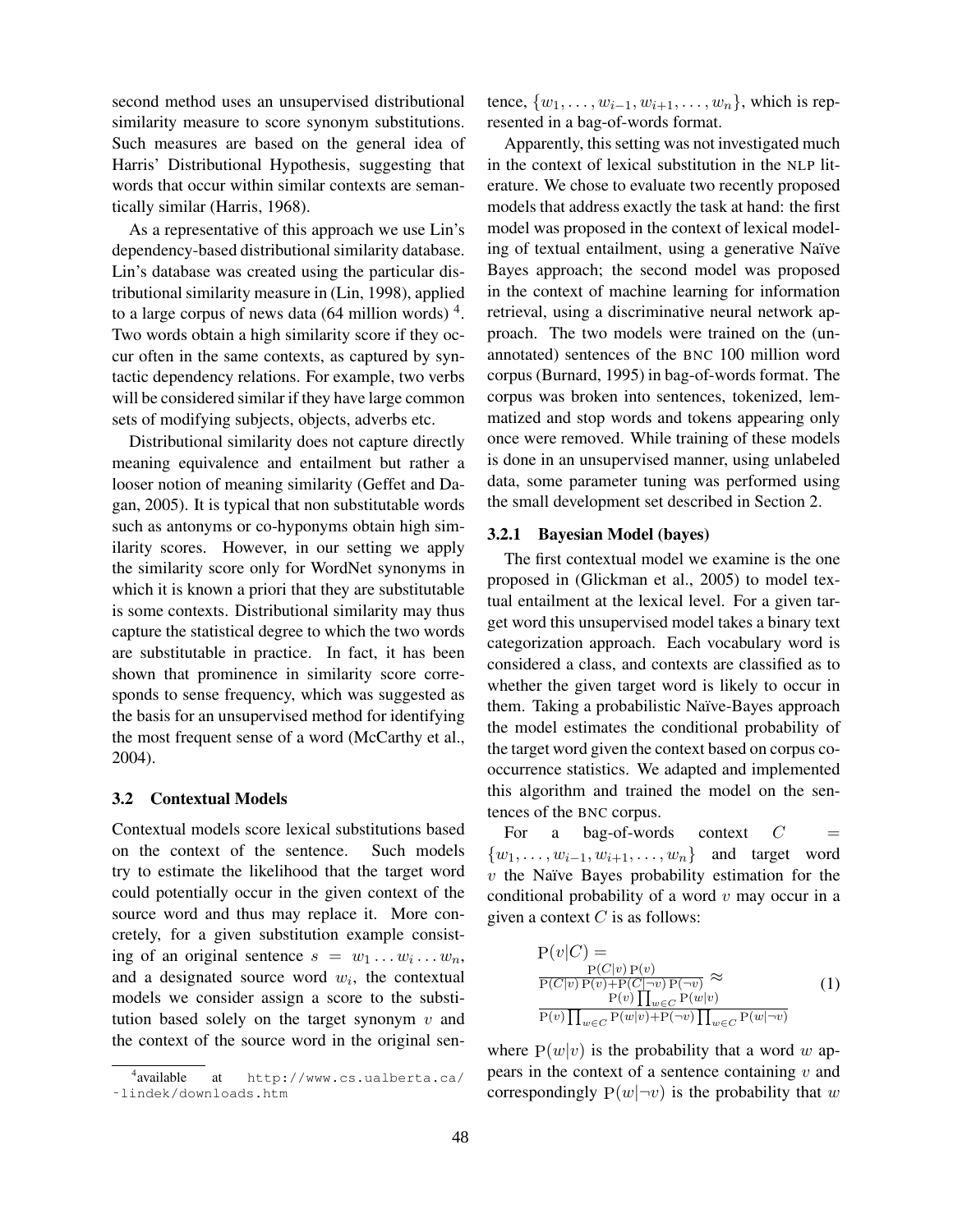appears in a sentence not containing  $v$ . The probability estimates were obtained from the processed BNC corpus as follows:

| $P(w v) = \frac{v}{v}$ | w appears in sentences containing $v$                                                                                               |
|------------------------|-------------------------------------------------------------------------------------------------------------------------------------|
|                        | words in sentences containing $v_1$                                                                                                 |
|                        | $ w$ occurs in sentences not containing $v$                                                                                         |
|                        | $P(w \neg v) = \frac{w \cdot \cos \theta + w \cdot \sin \theta}{ w \cdot \cos \theta }$ in sentences not containing $v^{\parallel}$ |

To avoid 0 probabilities these estimates were smoothed by adding a small constant to all counts and normalizing accordingly. The constant value was tuned using the development set to maximize average precision (see Section 4.1). The estimated probability,  $P(v|C)$ , was used as the confidence score for each substitution example.

#### 3.2.2 Neural Network Model (nntr)

As a second contextual model we evaluated the Neural Network for Text Representation (NNTR) proposed in (Keller and Bengio, 2005). NNTR is a discriminative approach which aims at modeling how likely a given word  $v$  is in the context of a piece of text C, while learning a more compact representation of reduced dimensionality for both  $v$  and  $C$ .

NNTR is composed of 3 Multilayer Perceptrons, noted  $mlp_{\mathcal{A}}()$ ,  $mlp_{\mathcal{B}}()$  and  $mlp_{\mathcal{C}}()$ , connected as follow:

$$
NNTR(v, C) = mlpc[mlp_{\mathcal{A}}(v), mlp_{\mathcal{B}}(C)].
$$

 $mlp_A(v)$  and  $mlp_B(C)$  project respectively the vector space representation of the word and text into a more compact space of lower dimensionality.  $mlp_C()$  takes as input the new representations of v and C and outputs a score for the contextual relevance of  $v$  to  $C$ .

As training data, couples  $(v, C)$  from the BNC corpus are provided to the learning scheme. The target training value for the output of the system is 1 if  $v$  is indeed in  $C$  and  $-1$  otherwise. The hope is that the neural network will be able to generalize to words which are not in the piece of text but are likely to be related to it.

In essence, this model is trained by minimizing the weighted sum of the hinge loss function over negative and positive couples, using stochastic Gradient Descent (see (Keller and Bengio, 2005) for further details). The small held out development set of the substitution dataset was used to tune the hyperparameters of the model, maximizing average precision (see Section 4.1). For simplicity  $mlp_A()$  and  $mlpg()$  were reduced to Perceptrons. The output size of  $mlp_A()$  was set to 20,  $mlp_B()$  to 100 and the number of hidden units of  $mlp_C()$  was set to 500.

There are a couple of important conceptual differences of the discriminative NNTR model compared to the generative Bayesian model described above. First, the relevancy of  $v$  to  $C$  in NNTR is inferred in a more compact representation space of reduced dimensionality, which may enable a higher degree of generalization. Second, in NNTR we are able to control the capacity of the model in terms of number of parameters, enabling better control to achieve an optimal generalization level with respect to the training data (avoiding over or under fitting).

### 4 Empirical Results

#### 4.1 Evaluation Measures

We compare the lexical substitution scoring methods using two evaluation measures, offering two different perspectives of evaluation.

#### 4.1.1 Accuracy

The first evaluation measure is motivated by simulating a decision step of a subtitling system, in which the best scoring lexical substitution is selected for each given sentence. Such decision may correspond to a situation in which each single substitution may suffice to obtain the desired compression rate, or might be part of a more complex decision mechanism of the complete subtitling system. We thus measure the resulting accuracy of subtitles created by applying the best scoring substitution example for every original sentence. This provides a macro evaluation style since we obtain a single judgment for each group of substitution examples that correspond to one original sentence.

In our dataset 25.5% of the original sentences have no correct substitution examples and for 15.5% of the sentences all substitution examples were annotated as correct. Accordingly, the (macro averaged) accuracy has a lower bound of 0.155 and upper bound of 0.745.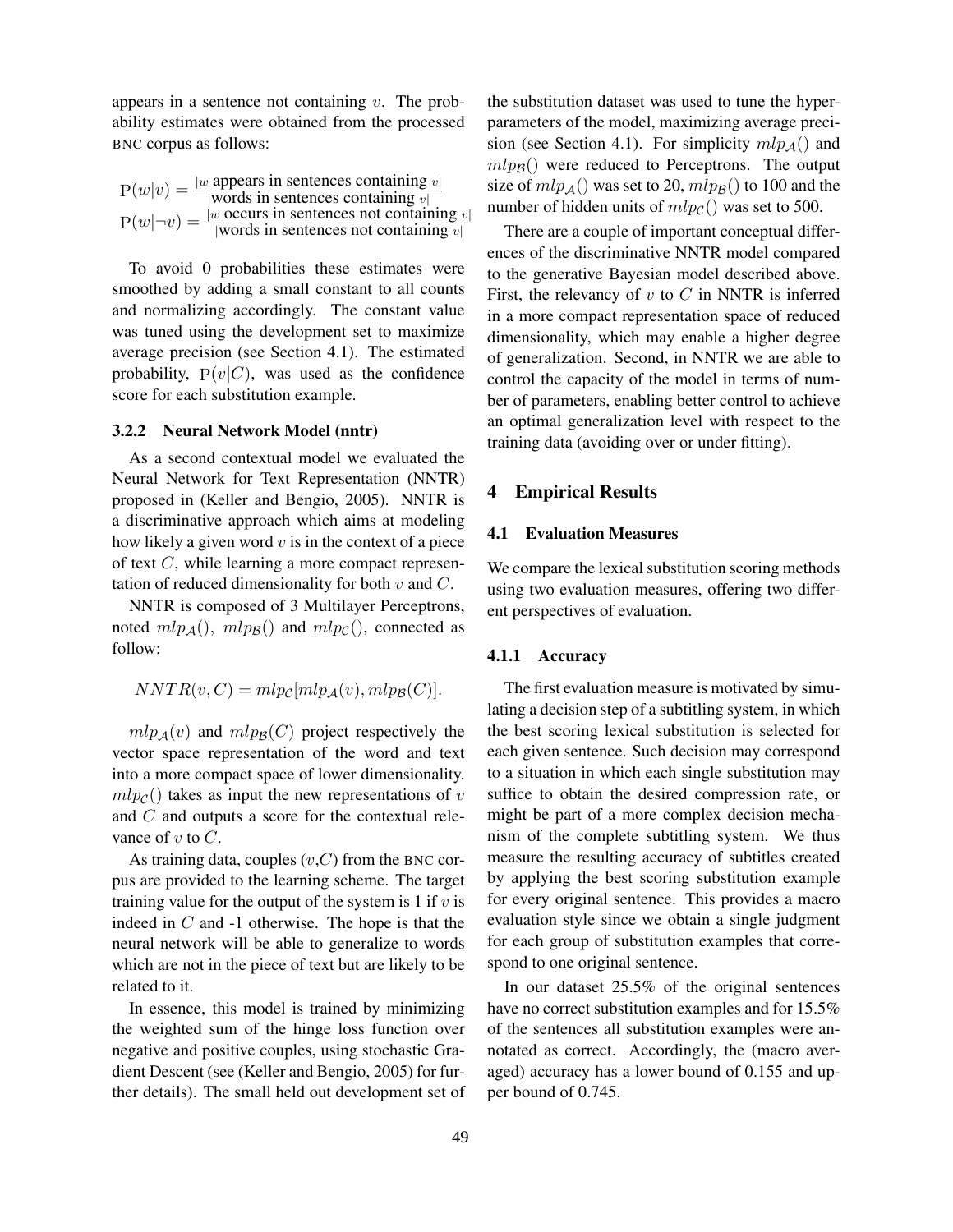## 4.1.2 Average Precision

As a second evaluation measure we compare the *average precision* of each method over all the examples from all original sentences pooled together (a micro averaging approach). This measures the potential of a scoring method to ensure high precision for the high scoring examples and to filter out lowscoring incorrect substitutions.

Average precision is a single figure measure commonly used to evaluate a system's ranking ability (Voorhees and Harman, 1999). It is equivalent to the area under the uninterpolated recall-precision curve, defined as follows:

average precision = 
$$
\frac{\sum_{i=1}^{N} P(i)T(i)}{\sum_{i=1}^{N} T(i)}
$$

$$
P(i) = \frac{\sum_{k=1}^{i} T(k)}{i}
$$
(2)

where  $N$  is the number of examples in the test set (797 in our case),  $T(i)$  is the gold annotation (true=1, false=0) and  $i$  ranges over the examples ranked by decreasing score. An average precision of 1.0 means that the system assigned a higher score to all true examples than to any false one (perfect ranking). A lower bound of 0.26 on our test set corresponds to a system that ranks all false examples above the true ones.

## 4.2 Results

Figure 1 shows the accuracy and average precision results of the various models on our test set. The random baseline and corresponding significance levels were achieved by averaging multiple runs of a system that assigned random scores. As can be seen in the figures, the models' behavior seems to be consistent in both evaluation measures.

Overall, the distributional similarity based method (sim) performs much better than the other methods. In particular, Lin's similarity also performs better than semcor, the other context-independent model. Generally, the context independent models perform better than the contextual ones. Between the two contextual models, nntr is superior to Bayes. In fact the Bayes model is not significantly better than random scoring.

#### 4.3 Analysis and Discussion

When analyzing the data we identified several reasons why some of the WordNet substitutions were judged as false. In some cases the source word as appearing in the original sentence is not in a sense for which it is a synonym of the target word. For example, in many situations the word *answer* is in the sense of a statement that is made in reply to a question or request. In such cases, such as in example 2 from Table 1, *answer* can be successfully replaced with *reply* yielding a substitution which conveys the original meaning. However, in situations such as in example 1 the word *answer* is in the sense of a general solution and cannot be replaced with *reply*. This is also the case in examples 4 and 5 in which *subject* does not appear in the sense of topic or theme.

Having an inappropriate sense, however, is not the only reason for incorrect substitutions. In example 8 *approach* appears in a sense which is synonymous with attack and in example 9 *problem* appears in a sense which is synonymous with a quite uncommon use of the word job. Nevertheless, these substitutions were judged as unacceptable since the desired sense of the target word after the substitution is not very clear from the context. In many other cases, such as in example 7, though semantically correct, the substitution was judged as incorrect due to stylistic considerations.

Finally, there are cases, such as in example 6 in which the source word is part of a collocation and cannot be replaced with semantically equivalent words.

When analyzing the mistakes of the distributional similarity method it seems as if many were not necessarily due to the method itself but rather to implementation issues. The online source we used contains only the top most similar words for any word. In many cases substitutions were assigned a score of zero since they were not listed among the top scoring similar words in the database. Furthermore, the corpus that was used for training the similarity scores was news articles in American English spelling and does not always supply good scores to words of British spelling in our BBC dataset (e.g. analyse, behavioural, etc.).

The similarity based method seems to perform better than the SemCor based method since, as noted above, even when the source word is in the appropriate sense it not necessarily substitutable with the target. For this reason we hypothesize that applying Word Sense Disambiguation (WSD) methods to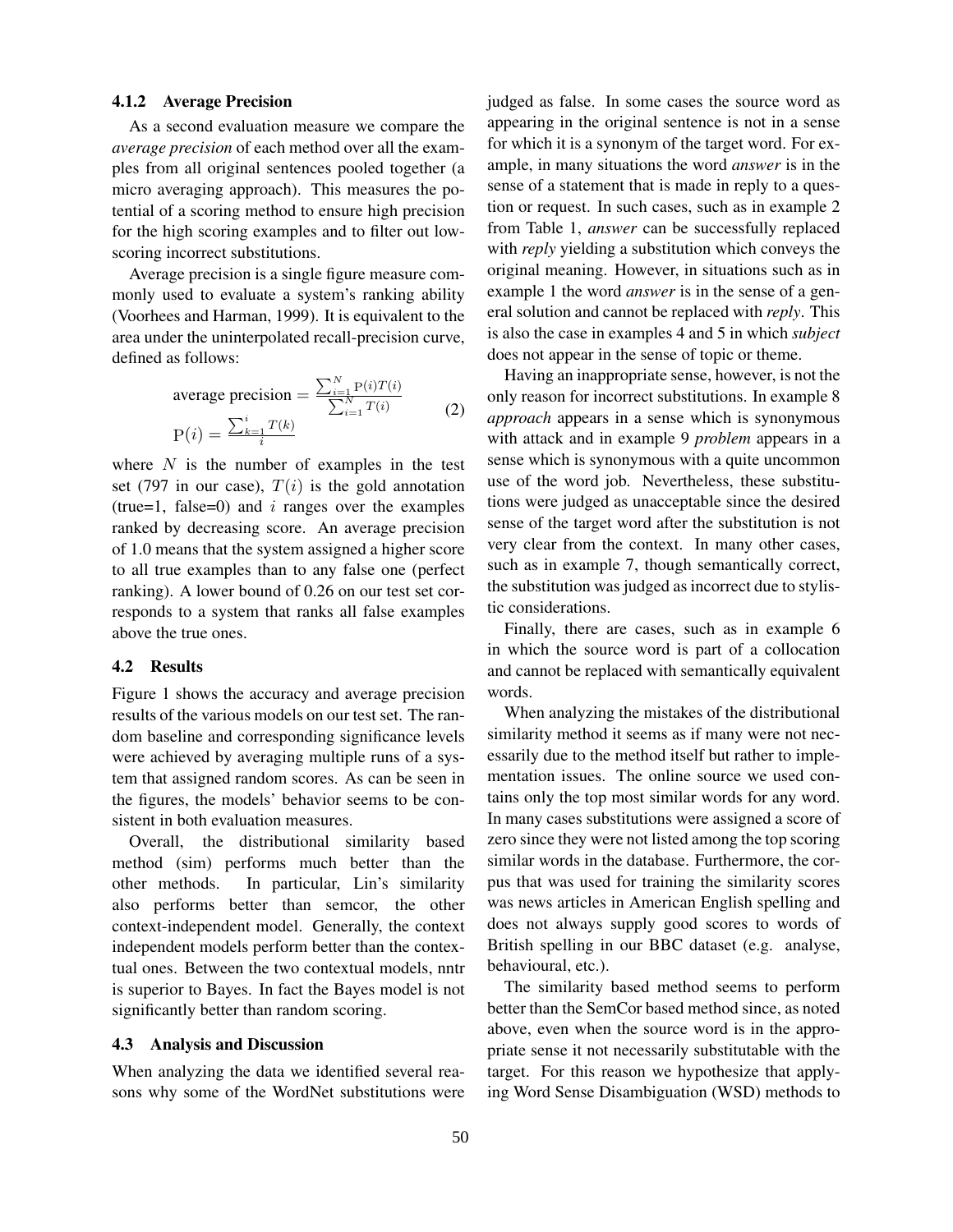

Figure 1: Accuracy and Average Precision Results

classify the specific WordNet sense of the source and target words may have only a limited impact on performance.

Overall, context independent models seem to perform relatively well since many candidate synonyms are a priori not substitutable. This demonstrates that such models are able to filter out many quirky Word-Net synonyms, such as problem and job.

Fitness to the sentence context seems to be a less frequent factor and not that trivial to model. Local context (adjacent words) seems to play more of a role than the broader sentence context. However, these two types of contexts were not distinguished in the bag-of-words representations of the two contextual methods that we examined. It will be interesting to investigate in future research using different feature types for local and global context, as commonly done for Word Sense Disambiguation (WSD). Yet, it would still remain a challenging task to correctly distinguish, for example, the contexts for which *answer* is substitutable by *reply* (as in example 2) from contexts in which it is not (as in example 1).

So far we have investigated separately the performance of context independent and contextual models. In fact, the accuracy performance of the (context independent) sim method is not that far from the upper bound, and the analysis above indicated a rather small potential for improvement by incorporating information from a contextual method. Yet, there is still a substantial room for improvement in the ranking quality of this model, as measured by average precision, and it is possible that a smart combination with a high-quality contextual model would yield better performance. In particular, we would expect that a good contextual model will identify the cases in which for potentially good synonyms pair, the source word appears in a sense that is not substitutable with the target, such as in examples 1, 4 and 5 in Table 1. Investigating better contextual models and their optimal combination with context independent models remains a topic for future research.

## 5 Conclusion

This paper investigated an isolated setting of the lexical substitution task, which has typically been embedded in larger systems and not evaluated directly. The setting allowed us to analyze different types of state of the art models and their behavior with respect to characteristic sub-cases of the problem.

The major conclusion that seems to arise from our experiments is the effectiveness of combining a knowledge based thesaurus such as WordNet with distributional statistical information such as (Lin, 1998), overcoming the known deficiencies of each method alone. Furthermore, modeling the a priori substitution likelihood captures the majority of cases in the evaluated setting, mostly because Word-Net provides a rather noisy set of substitution candidates. On the other hand, successfully incorporating local and global contextual information, as similar to WSD methods, remains a challenging task for future research. Overall, scoring lexical substitutions